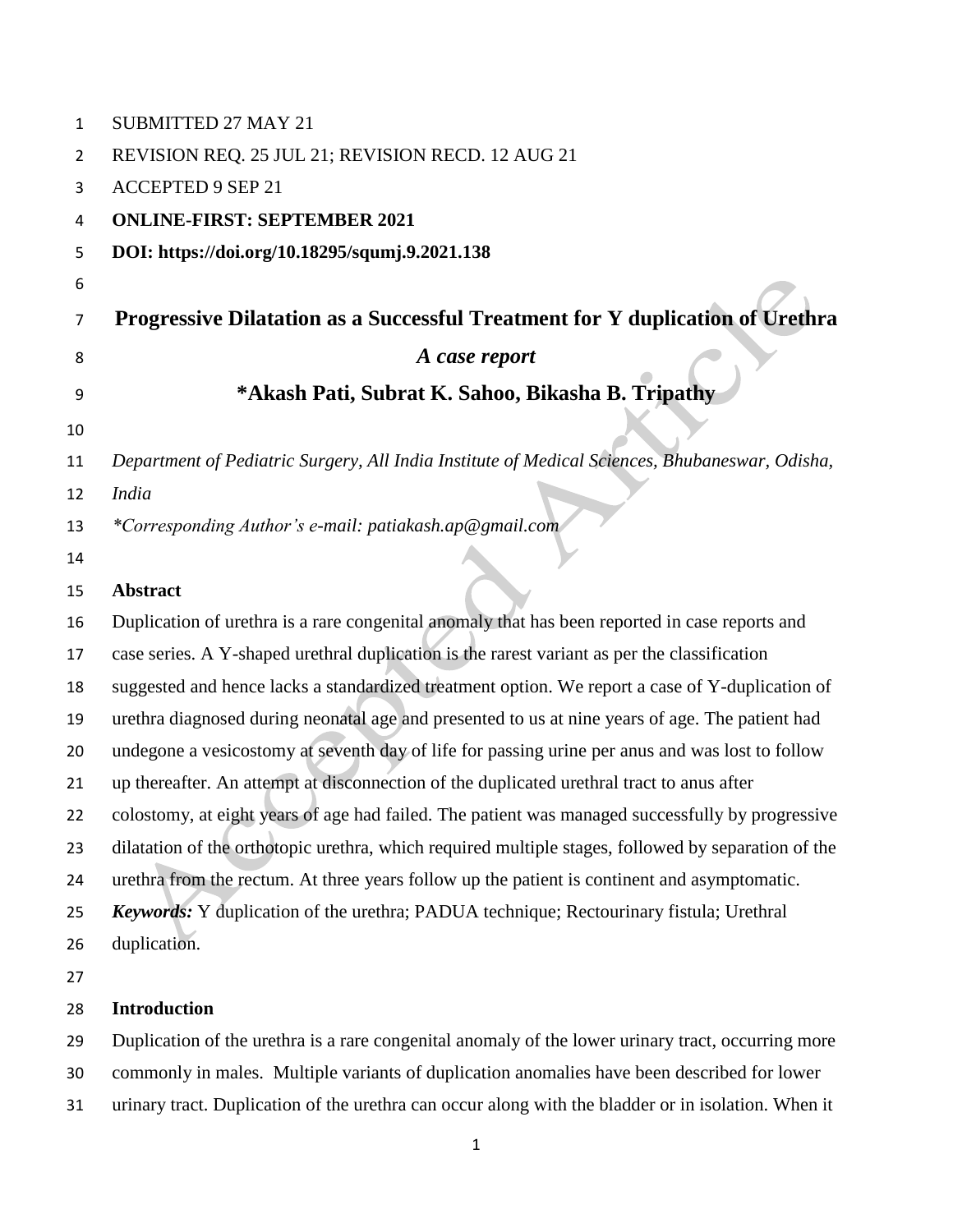affects the urethra alone, it usually occurs in the sagittal plane on a single phallus. Several types of anatomic variations in the duplicated urethra have been identified. The accessory urethra may be incomplete or complete, opening in the midline at normotopic, episapdaic, hypospadiac or perineoanal region. There is no standard treatment described for the condition as it is rare. The progressive augmentation by dilating the urethra anterior (PADUA) technique was used 37 successfully for urethral hypoplasia,<sup>1</sup> but promising results have not been described for its use in "Y duplication" of urethra. We describe a case, where the PADUA technique has been used to successfully manage the Y duplication of urethra and have discussed the possible reason for our successful outcome.

# **Case Report**

 A nine-year-old male child presented to us with a cutaneous vesicostomy, and right transverse loop colostomy done elsewhere. The child was passing urine per anus at birth, and was unable to pass urine per urethra, for which a vesicostomy was done at seventh day of life. An ultrasonogram of the abdomen done during neonatal age was suggestive of left ectopic kidney in midline, sub umbilical position and healthy right kidney and bladder. Following the vesicostomy the patient was lost to follow up. At eight years of age, the patient again presented to a surgeon and had underwent a right transverse colostomy. As per the records, an attempted surgical disconnection between the urethra and anal orifice through the perineal approach had failed.

 At the time of presentation to us, the patient was passing most of the urine per vesicostomy and was occasionally dribbling drops of urine per anus. A small pit-like opening was present on the tip of the glans. The rest of the genitalia and abdominal examination was unremarkable. On digital rectal examination, anal opening of the fistula was palpable anteriorly just inside the anal verge. A functional nuclear imaging revealed a small ectopic kidney in the left lower abdomen, contributing to 23% of total renal function, and there was no morphological or functional abnormality in the right kidney. A voiding cystourethrogram done after blocking the vesicostomy demonstrated a very thin caliber anterior urethra and a normal posterior urethra. The urinary bladder was smooth in outline and of small volume with bilateral grade two vesicoureteric reflux. During micturition, the dye was flowing into the rectum. The distal colostogram was unremarkable.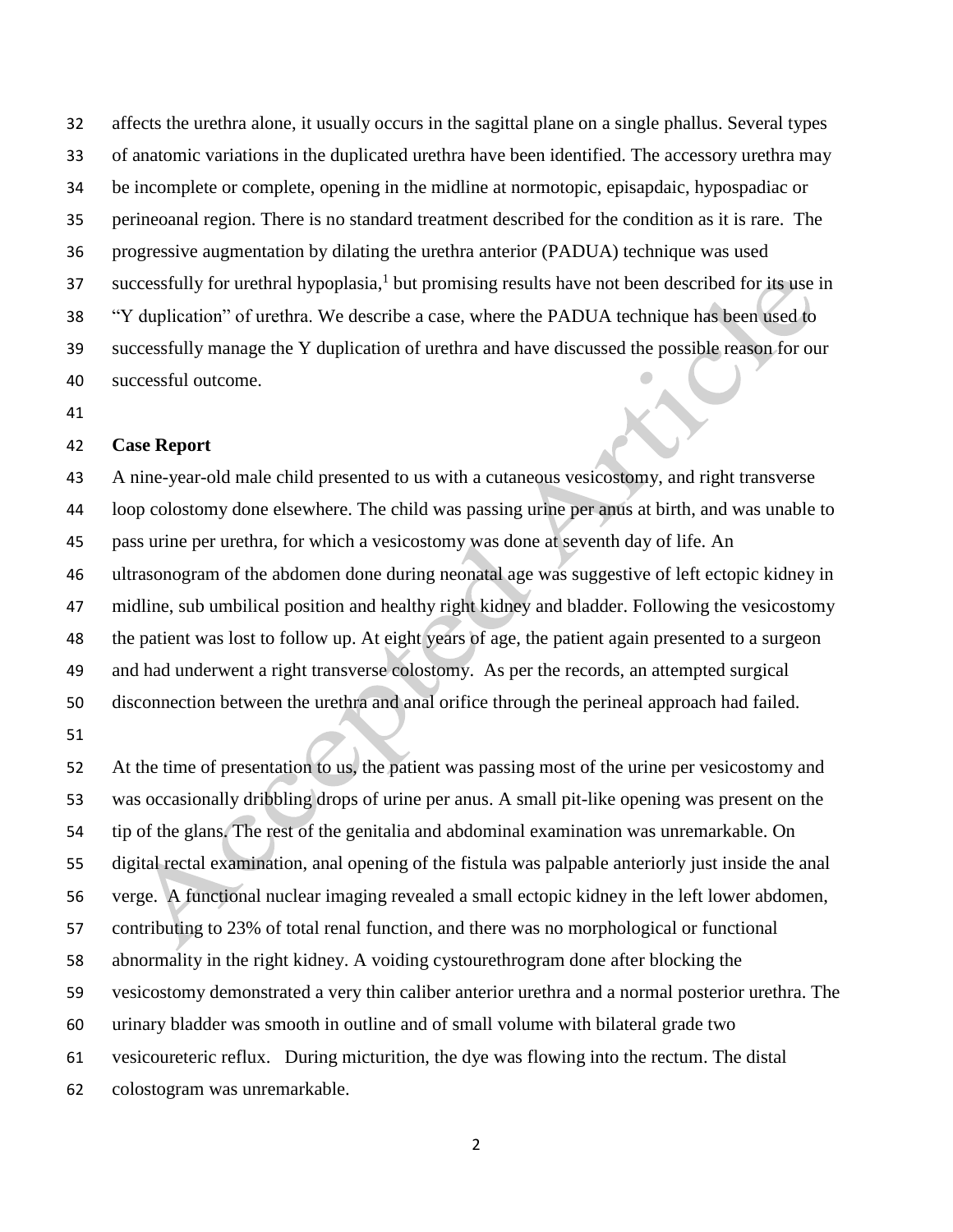Cystoscopy performed through the vesicostomy revealed a small capacity bladder with a smooth wall. The left ureteric orifice was ectopic, opening medially on the trigone while the right ureteric orifice was orthotopic. Bladder neck was regular, and scope could be negotiated through the bladder neck into the posterior urethra. There was a fistulous opening seen in the posterior wall of the posterior urethra distal to the veru. A standard 0.018" straight tip guidewire inserted through the fistulous opening in the posterior urethra was retrieved from the anal canal.

 There was a small pit at the tip of the glans resembling a stenotic meatus. A 0.018" straight flexible tip guidewire introduced through this meatal pit and was retrieved at the stoma of the vesicostomy under guidance of a cystoscope inserted through the vesicostomy. A well lubricated three French gauge (Fr) ureteral catheter was inserted over the guidewire smoothly and was retrieved through the vesicostomy. The catheter was left indwelling, with a plan for weekly dilatation. Every week, after adequate lubrication, a progressively larger catheter was passed gently over a guidewire and left indwelling as a ring stent. This mode of progressive dilation continued for several weeks until a dilatation of 16 Fr was achieved. [Figure 1]. A voiding cystourethrogram after blocking the vesicostomy [Figure 2 A] was performed which confirmed good caliber of the orthotopic urethra.

 The fistulous connection between the posterior urethra and anal canal was closed via a perineal approach. The perineal body muscles were interposed between the anterior wall of the rectum and the urethra to prevent a recurrence. The colostomy and vesicostomy were reversed after four weeks. Postoperatively, the indwelling bladder catheter was kept for ten days and on removal, the patient could pass urine per urethra. The patient was on clean intermittent self-catheterization and a weekly calibration schedule until six months following vesicostomy closure.

 A good urethral caliber was seen on voiding cystourethrogram, performed after closing the vesicostomy and at six months follow up. [Figure 2B&C]. Uroflowmetry done immediately after the vesicostomy closure had a flow rate of 5ml/sec which increased to 12 ml/sec at six months follow-up and there was no post void residue. At three years follow up, the patient is continent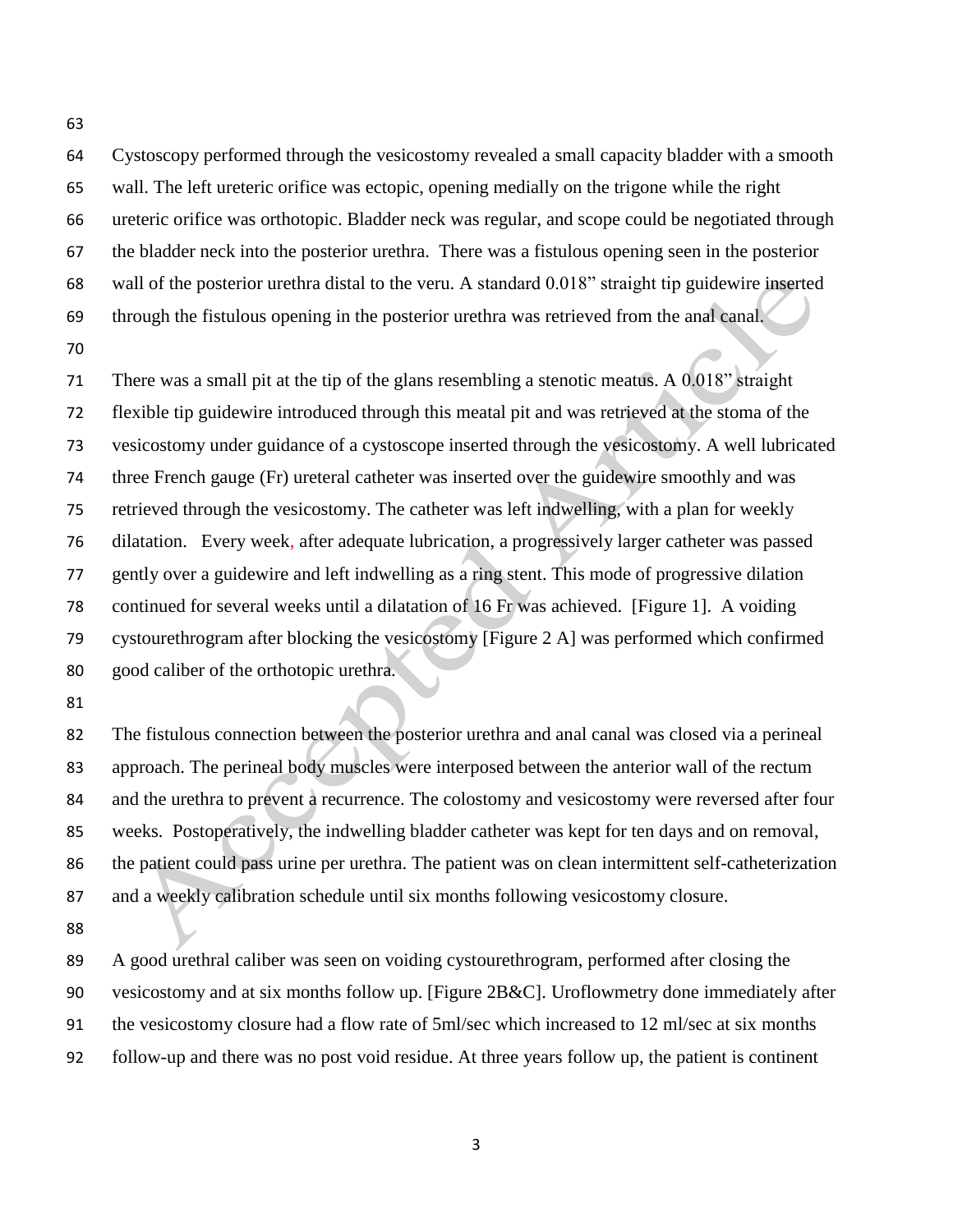with a normal voiding stream. The parents of the patient provided informed consent for publication of this case.

#### **Discussion**

 Y duplication of the urethra occurs when the prostatic urethra splits into two channels with one coursing to the glans, and the other more functional one extends ventrally to the perineal area near the anus. Less than 50 cases of Y duplication of urethra have been described in English 100 literature.<sup>2</sup> The orthotopic urethra is characteristically stenotic. This form of aberration is usually associated with other congenital anomalies in the genitourinary and gastrointestinal tract. In the present case described, there was an associated left ectopic kidney with bilateral vesicoureteric reflux.

 Being a rare condition there is no standardized method of treatment for the anomaly. Several surgeons have mobilised the perineal urethra to the scrotal skin level and laid open the 107 orthotopic stenoptic urethra  $3,4$ . At a second stage they have performed a urethroplasty. Singh and Rawat have also performed a similar method, but they have completely excised the orthotopic 109 urethra and have tried to reconstruct the neourethra from locally available healthy tissue.<sup>5</sup> Sinha 110 et al have tried to reinforce the urethra by strips of mucosa from the anterior anorectum.<sup>6</sup> Passerini – Glazel et al have successfully managed the orthotopic urethral hypopalasia by 112 PADUA technique.<sup>1</sup> The authors have reported a slow progressive dilatation of the hypoplastic urethra to be successful in 6 out of 8 cases. We have employed the same method of gradual progressive dilatation of anterior urethra in the case of Y duplication of the urethra. Some authors do not agree with the PADUA technique of dilatation, as repeated trauma leads to 116 stricture formation and the hypoplastic urethra is not usable.<sup>5</sup> Lima et al have reported, PADUA technique, to be ineffective in two cases of Y duplication of urethra as both the cases have developed urethral stenosis. 7 

 The urethra is a distensible structure and probably remains hypoplastic because of the presence of a low-pressure channel to the rectum. As a result, the anterior urethra is not challenged by the voiding pressure and urinary stream and remains hypoplastic in cases with Y duplication. The cause of failure of the PADUA technique, as mentioned by different authors can be summarized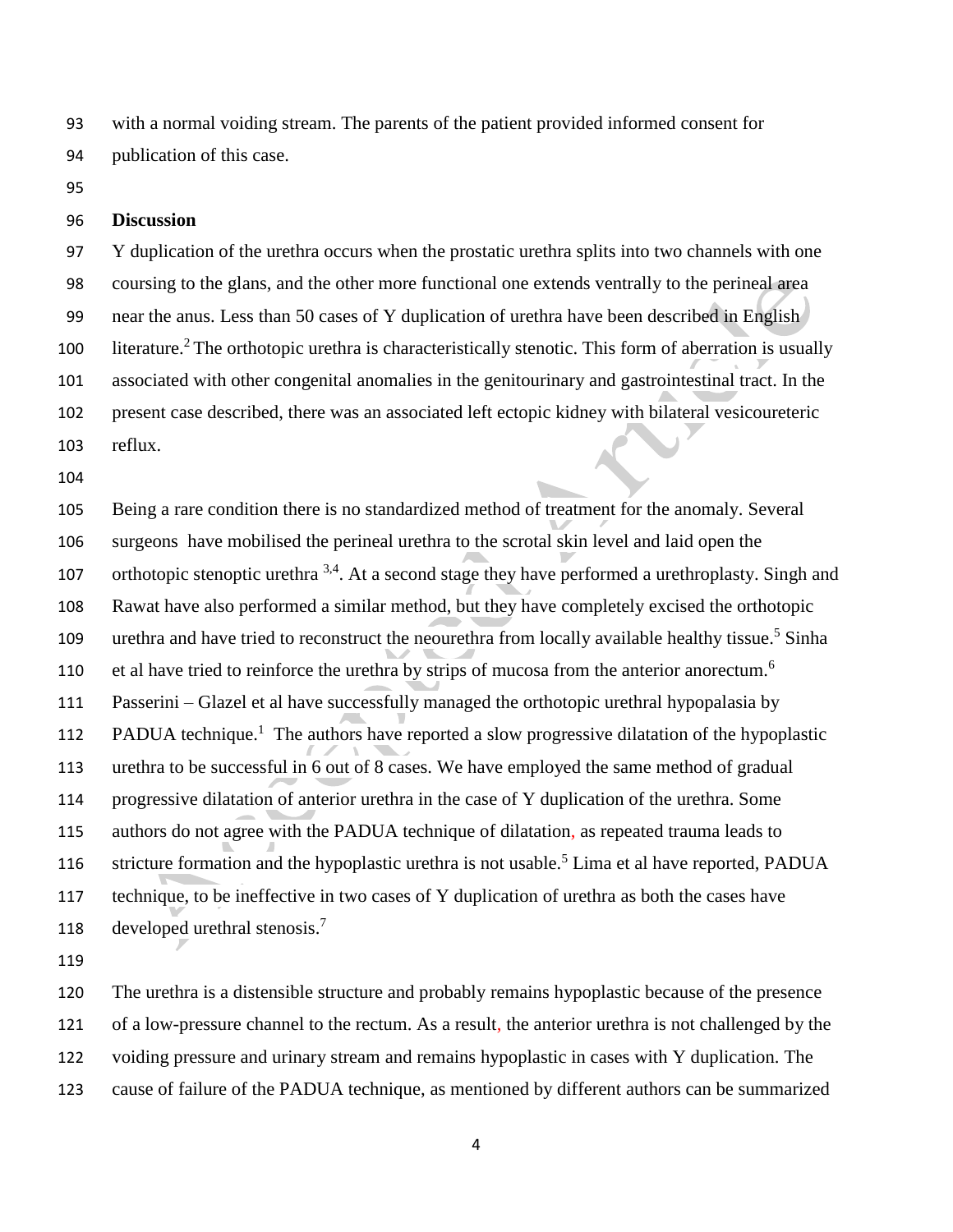- as multiple injuries to the hypoplastic urethra resulting in stricture. A gentle progressive
- dilatation is likely to have less trauma on the orthotopic urethra. Hence, a smooth progressive
- dilatation will give a successful result without a stricture of the urethra. The procedure of
- dilatation is such that the catheter is large enough to fill the lumen of the urethra but not forced.<sup>1</sup>
- 

### **Conclusion**

- We could successfully manage the patient using the PADUA technique described for urethral
- hypoplasia. The patient had a good urinary stream from the orthotopic meatus and had no post
- void residue. Gentle progression of the dilatation was the key to success. However, more cases
- of Y duplication of urethra should be managed by slow progressive dilatation of the hypoplastic
- orthotopic urethra before any definite conclusion is formulated.
- 

# **Authors' Contribution**

- AP conceptualized the report. AP, SKS and BBT were involved in data collection and
- acquisition, preparation of the original manuscript and revision of the manuscript. All authors
- approved the final version of the manuscript.
- 

# **References**

- 1. Passerini-Glazel G, Araguna F, Chiozza L, Artibani W, Rabinowitz R, Firlit CF. (1998)The
- P.A.D.U.A. (Progressive Augmentation by Dilating the Urethra Anterior) Procedure for the
- Treatment of Severe Urethral Hypoplasia. Journal of Urology. 140(5 Part 2):1247–9.
- 2. Wagner JR, Carr MC, Bauer SB, et al. Congenital posterior urethral perineal fistulae: a unique form of urethral duplication. Urology 1996; 48:277 - 80.
- 3. Podesta Miguel L., Medel Ricardo, Castera Roberto, Duarte Adolfo C. (1998)Urethral duplication in children: surgical treatment and results. Journal of Urology. 160(5):1830–3.
- 4. Wakhlu A, Wakhlu AK. (1998)Management of H-type urethral duplication. Journal of Pediatric Surgery. 33(8):1238–42.
- 5. Singh S, Rawat J. Y-type urethral duplication in children: Management strategy at our center.(2013) J Indian Assoc Pediatr Surg. 18(3):100–4.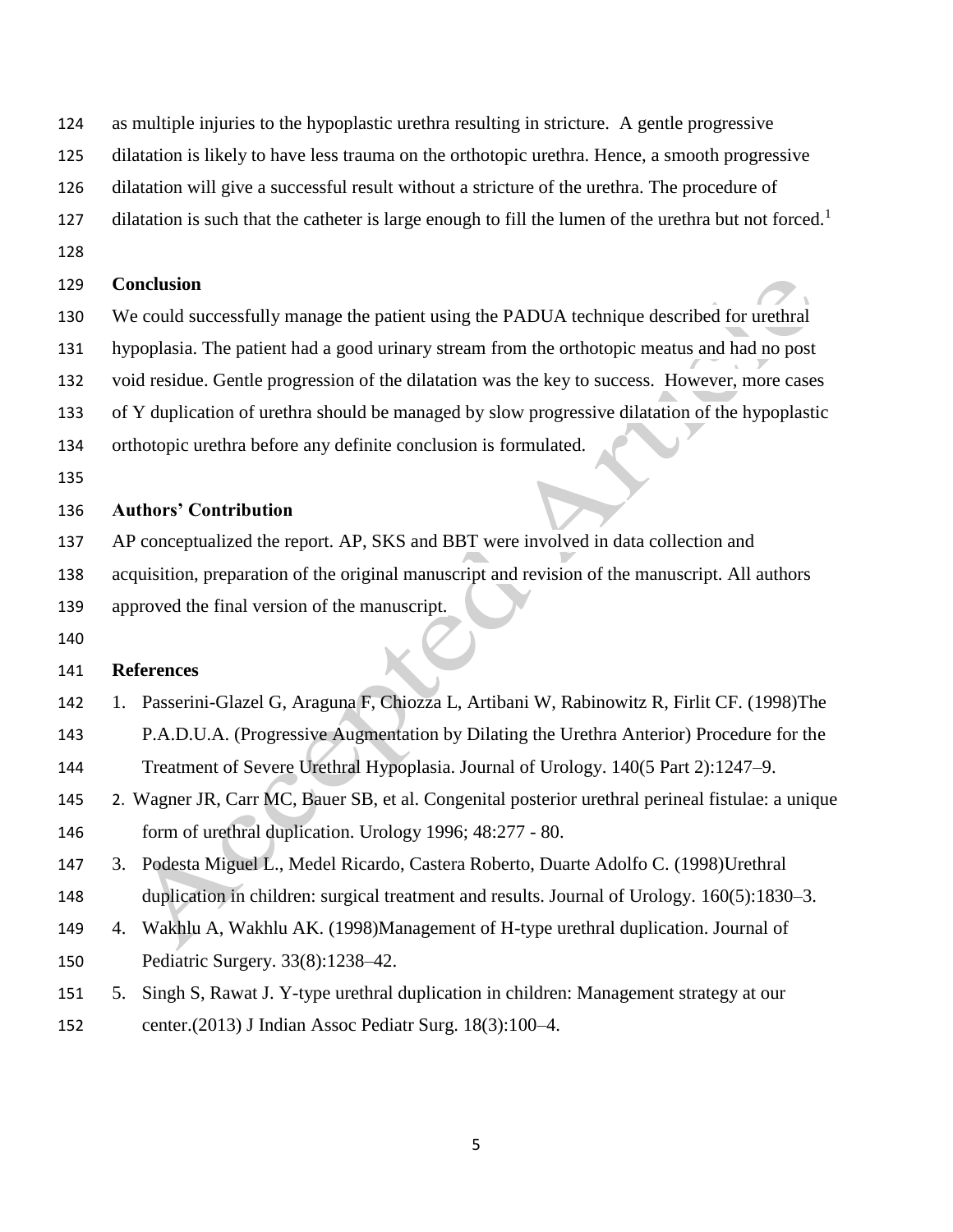- 6. Sinha S, Sen S, Chacko J, Thomas G, Karl S, Mathai J. (2006)Y-duplication of the male urethra: use of anterior anorectal wall for posterior urethral lengthening. Ped Surgery Int. 22(6):529–31.
- 7. M. Lima, F. Destro, M. Maffi, D. Persichetti Proietti, G. Ruggeri. (2017)Practical and
- functional classification of the double urethra: A variable, complex and fascinating
- malformation observed in 20 patients. Journal of Pediatric Urology, 13(1): 42.e1-42.e7
- 



- **Figure1:** Ring stent (Black Arrow) of 16 Fr kept indwelling passing through orthotopic
- urethra and exiting through vesicostomy.